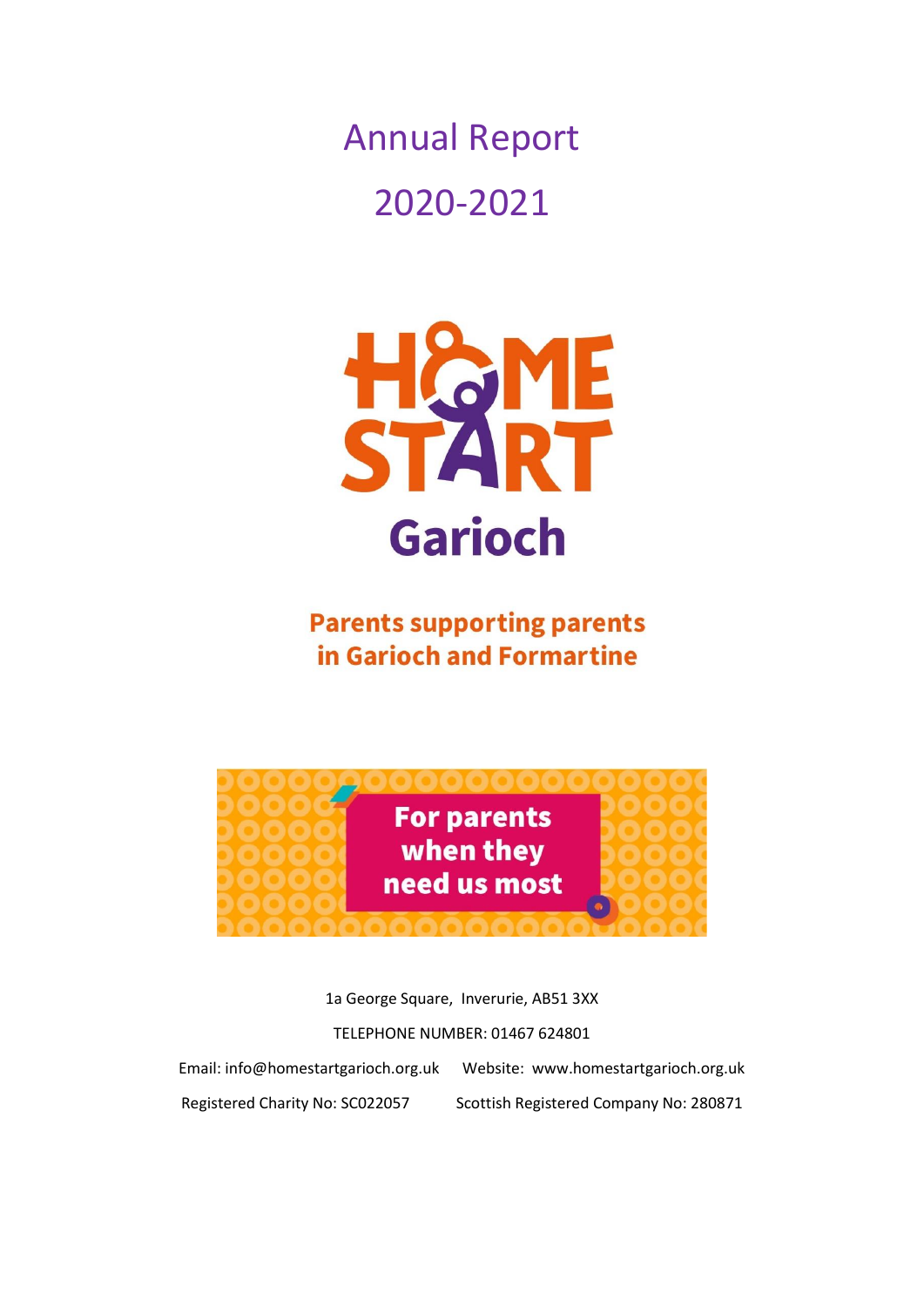### **Structure and Organisation**

#### **Board of Trustees:**

| Chair:          | Jackie Loder                                             |                                                     |
|-----------------|----------------------------------------------------------|-----------------------------------------------------|
| Treasurer:      | <b>Robert Anderson</b>                                   |                                                     |
| Secretary:      | <b>Pam Morton</b>                                        |                                                     |
| Trustees:       | Joe Greener, Angela Gowdy, Lorraine Lee, Sandra McCorry, |                                                     |
|                 |                                                          | Maeve McDowall and Tracey Skene and Gail Winchester |
| Staff:          |                                                          |                                                     |
| Scheme Manager: |                                                          | <b>Mhairi Philip</b>                                |
| Co-ordinators:  |                                                          | Lynn Davidson, Wendy Paterson & Shona Reynolds      |
| Administrator:  |                                                          | <b>Valerie Tennant</b>                              |
|                 |                                                          |                                                     |

#### **Acknowledgements**

Our main funders for 2020/2021







We have received donations of time, money and other resources throughout the year. Our warm thanks go to: Charlie and Sandra McCorry, Angela Gowdy, Linda Clinch, Latnem, Ken Brown, Wilma Smith, Alison Allardyce, Carol Wright, Maeve McDowell, Irene Allan, Caity Aitken and Elizabeth Robertson.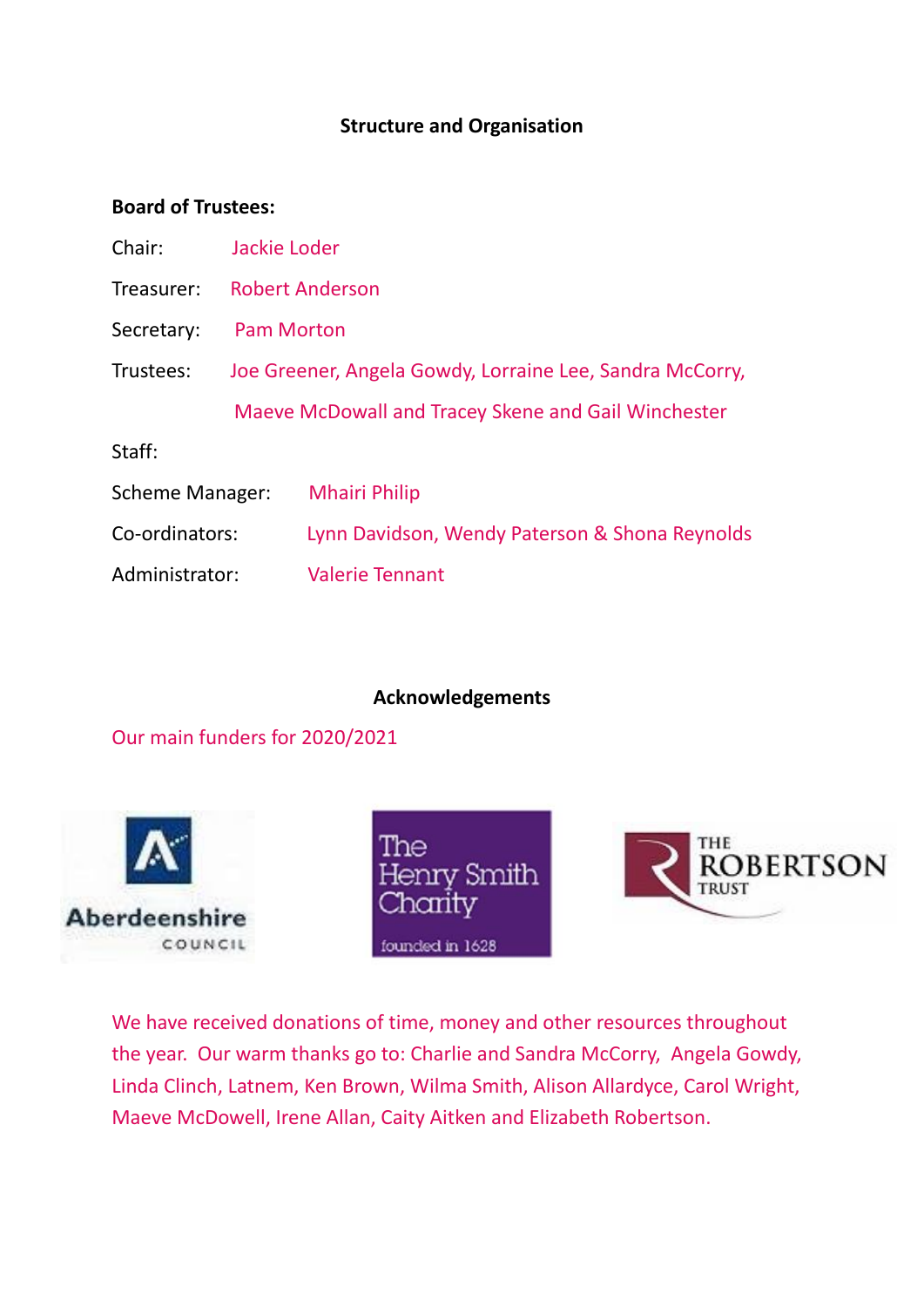### **Background Information**

Home-Start Garioch has been supporting families in Garioch and Formartine since 1995 through their most challenging times. We recognise that the earliest years make the biggest impact. We want to ensure those years count so that no child's future is limited by working with families to build on their strengths and give them the support they tell us they need. A unique service, recruiting and training volunteers, usually parents themselves, to support families, visiting them weekly in their own homes. Parents supporting parents through friendship offering practical and emotional support for parents with young children who are experiencing stress and difficult times.

Garioch and Formartine covers an area of 559 square miles. This represents 23%, almost a quarter of the geographical area of Aberdeenshire. The area has a population of 99015, (2021) a growth of 10% in the past 10 years. The increasing population, and need, has seen Home-Start Garioch grow over the past 24 years from a lone co-ordinator to a team of a Scheme Manager and 3 coordinators supporting more than 100 families per year with the support of around 75 volunteers.

Nearly 50 years' ago our Founder Margaret Harrison set up the first Home-Start built on the belief that supporting a family was best done in their home where it can be shaped to the needs of the family.

Since then, Home-Starts across Scotland and the UK work every day with families to build parents' confidence and get them to a more secure place because we know that the very best place for a child to grow up is with their family.

'Where children are safe in their families and feel loved they must stay – and families must be given support together to nurture that love and overcome the difficulties which get in the way.' - The Promise – A vision for Scotland, a change to make sure that all Scotland's children grow up to be "loved, safe and respected" #KeepThePromise

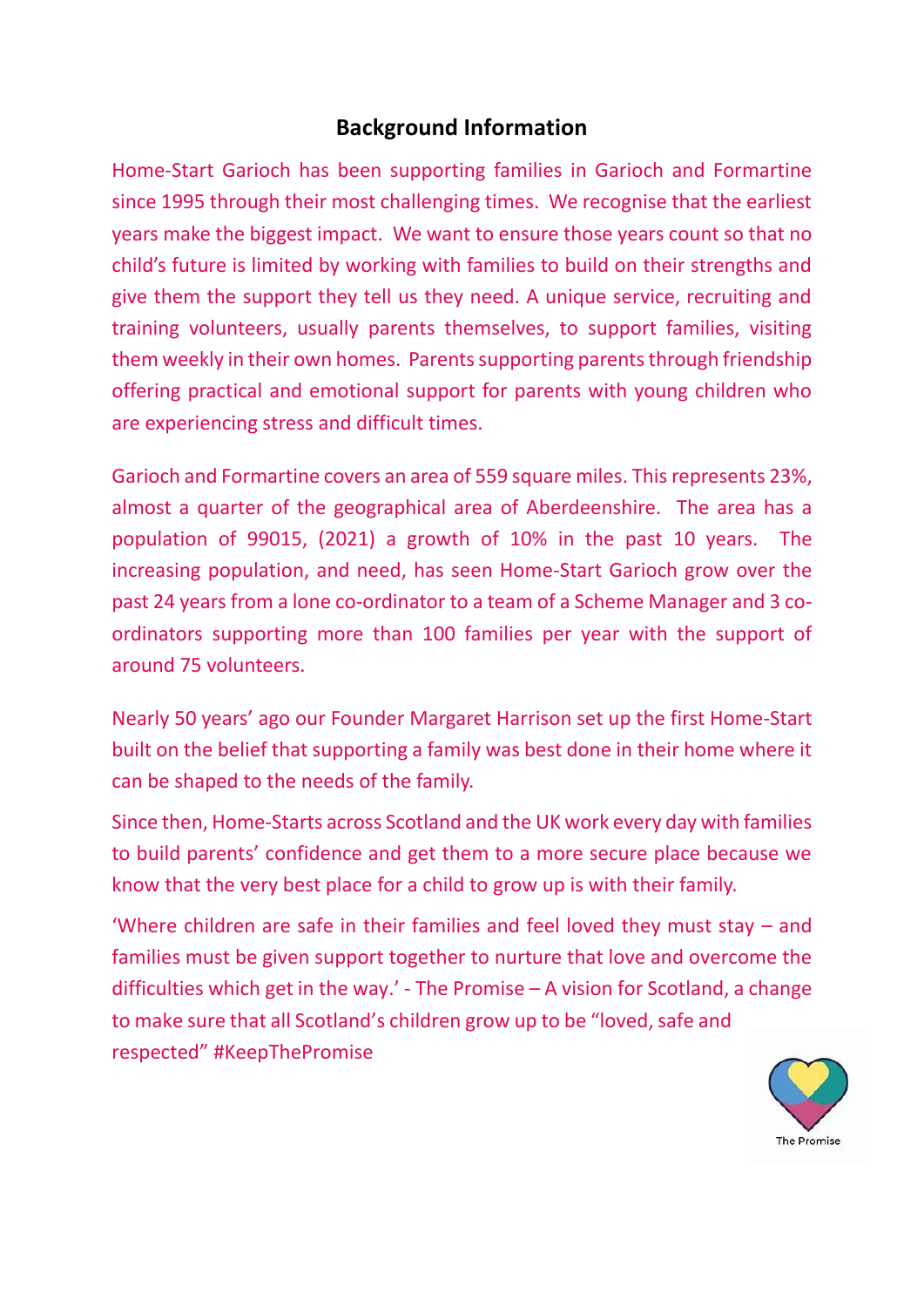## **Chair's Report**

This year has been a period of particularly unusual circumstances. The arrival of the Covid virus meant that every aspect of Home-Start Garioch's working practices had to change. It has been very cheering to report how successfully the scheme was able to adapt and ensure that as far as possible a consistent service was provided to families, volunteers were supported, and new volunteers trained.

This is largely due to the efforts made by our staff to provide safe working conditions so that activities were able to continue. The safety of all concerned was at the heart of the planning. This meant that at periods when indoor contact was not possible arrangements were made for outdoor activities or doorstep meetings, and when physical meeting was not possible staff and volunteers used email, phone, and social media to remain in contact with families. Training of new volunteers continued, again on-line when necessary. This means that numbers of families and volunteers have not diminished despite the difficult circumstances, and as far as possible families' needs have been met.

This has required effort and imagination on the part of the staff, and the results are a testimony to their dedication.

Board meetings and sub-groups have continued via Zoom, and I am grateful to the Board for their consistent support. Despite the circumstances some very innovative fund-raising activities have also continued. I would like to thank Tracey Skene and her team for their ingenuity and consistent hard work in successful fund-raising, which has been outstanding given the difficult circumstances this year. We will miss her enthusiasm and skills when she steps down at this AGM after 14 years of service.

One of our long-standing Board members, Pam Morton, will also be stepping down at this AGM. Pam has been a valuable Board member and has been active in sub-committees for 15 years, a remarkable length of service, and we are very grateful for her contribution.

Overall, Home-Start Garioch has come through the year solvent and in a better state than might have been feared at the beginning of the year. Mhairi Philip's leadership has been essential in keeping everything on track. She has been ably supported by our Co-ordinators and Administrator, and it is thanks to the hard work of all that despite the difficulties Home-Start Garioch has come through the year in a healthy state.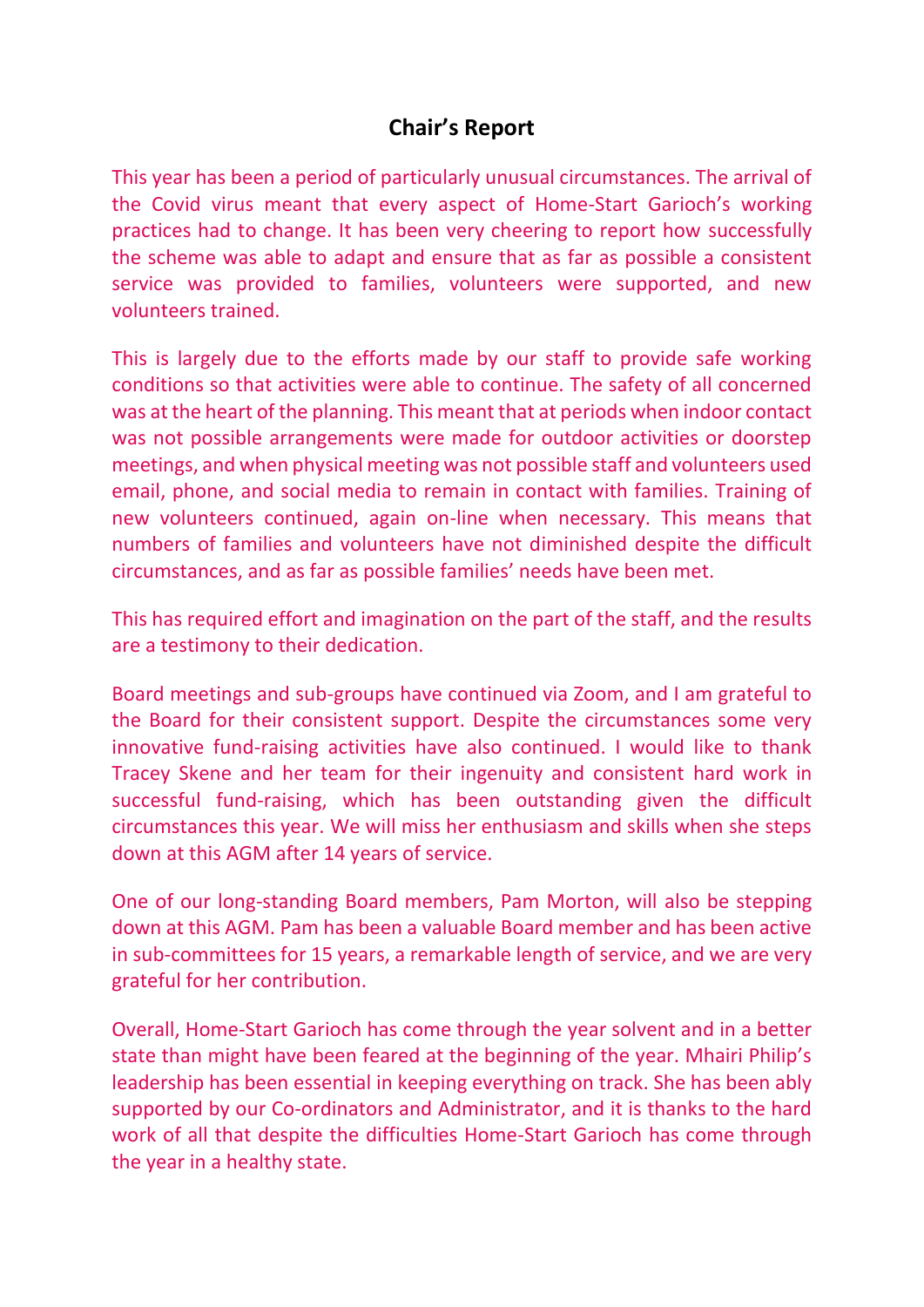## **Managers' Report and Home-Start Garioch during the pandemic**

In May 2021, Home-Start UK commission a report. "Home is where we start from". The aim to shine a light on the Home-Start approach, the issues facing families, the work of local Home-Starts and the voices of families who have been given a lifeline by the work of Home-Start.

Home-Start Garioch send out links to 63 families asking if they would take part. A staggering 72% did. This is what they told us

- 89% of parents of children aged 0-5 have found parenting more challenging due to the pandemic.
- 94% of parents have experienced challenges relating to their own wellbeing.
- Most of the concerns raised by parents were focused on children's development and wellbeing.

Please contact Home-Start for a full copy of the Impact Report.

The pandemic didn't stop Home-Start Garioch. During the first lockdown we had to change and adapt how we supported our families, volunteers and staff. We continued to receive new referrals and provide immediate support. Support went from weekly for a couple of hours, to more frequently, 2 or 3 times a week, volunteer and co-ordinator, phone calls, video calls, messages. Gradually we could introduce garden visits and outside walks. Home visiting commenced in August with stringent risk assessments put into place. We continued to offer this service during the second lockdown to families whose health and wellbeing we felt would be significantly impaired without their regular one to one support from their volunteer.

Fundraising events were organised, postponed, reorganised, and cancelled. This was a significant financial loss to us as well as the awareness raised at these events. How eternally grateful we are for social media, modern technology (when it works) which allowed us to raise some funds all be it on a smaller scale.

The pandemic made a lot of people revaluate their personal priorities, so we had a number of volunteers retire or rest, we also had an increase in enquires and so recruited and trained 18 new home visiting volunteers. 3 face to face before the second lock down and 2 zoom during the second lock down.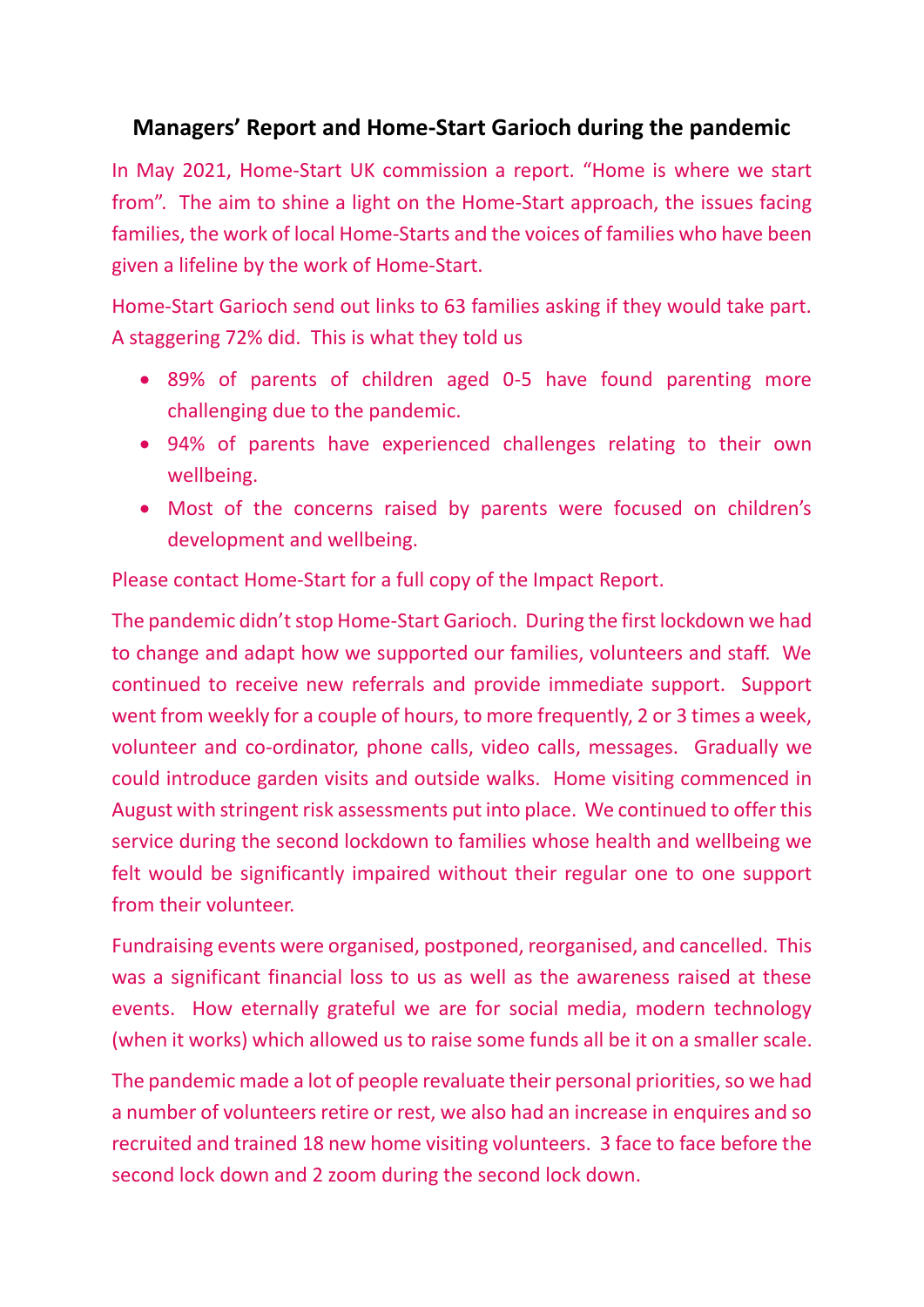We have witnessed first-hand the sometimes-devastating impact it has had on individual families, families who would normally be seen as resilient, coming to the end of support. Home schooling, working from home, reduced income caused by furlough or redundancy. Statistics show that Garioch and Formartine are above the average for Median household Income for Aberdeenshire. Many of our families have seen a significant decrease in income were still over the threshold for any benefits. Their income reduced but their outgoings not. Regular support services not available or stopped and if they are it's a phone call or video call. Some families already vulnerable, feeling abandoned. Thankyou so much to all the staff, Valerie, Lynn, Shona and Wendy who battled on throughout. It has been extremely challenging and hard for us all on a professional and personal level. Covid impacted on us all, but we battled through and there is light at the end of the tunnel.

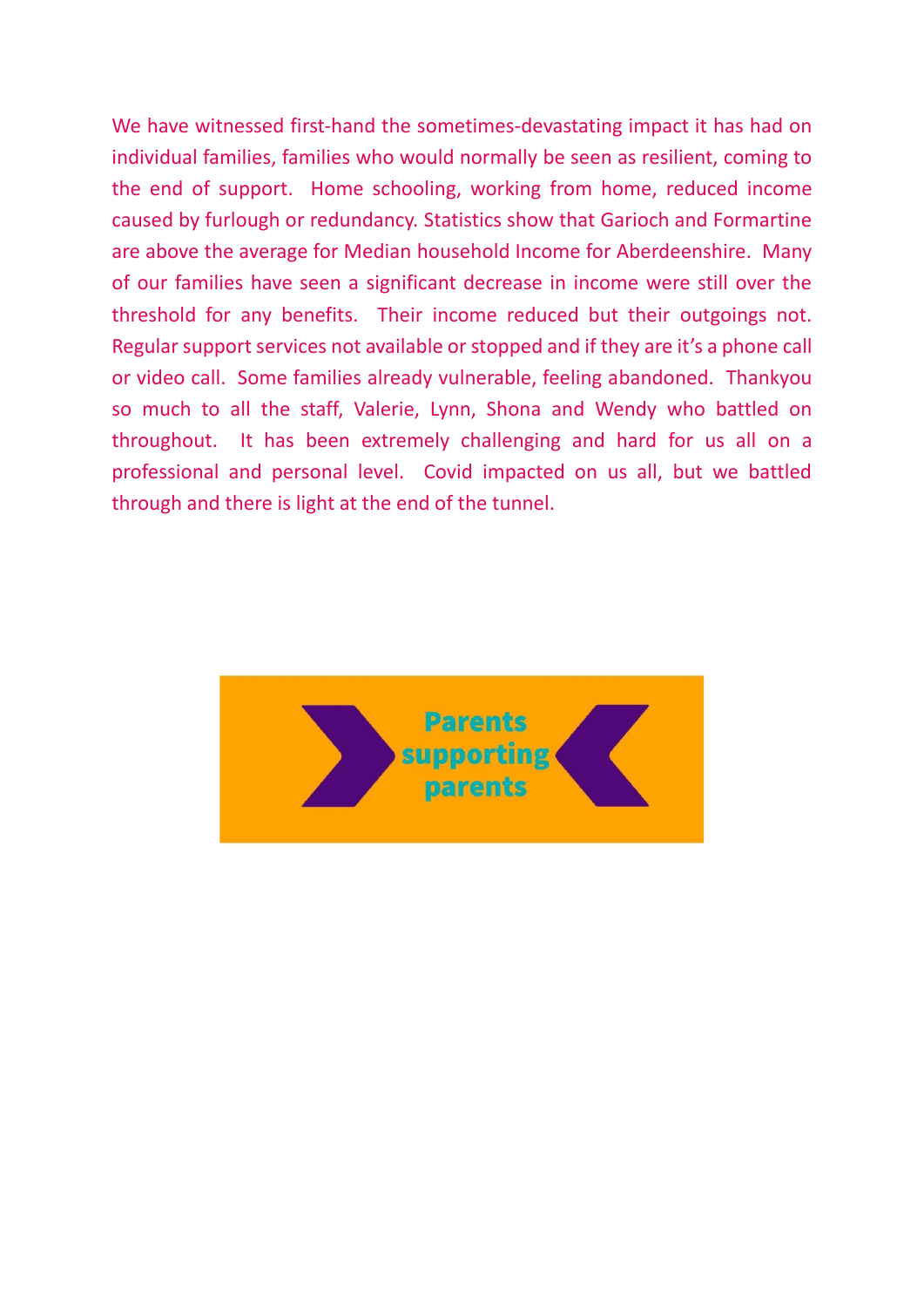## **Information on the needs of families**

In total we have supported 102 families with 211 children under 5.

### **Referrals made to Home-Start Garioch**

37 new referrals.

- 26 from Health Visitors.
- 2 from other professionals
- 3 from Social Work
- 6 referred themselves.

#### **Needs Identified at the Time of Referral**

- 32 lonely and isolated
- 34 Poor mental health
- 26 Experiencing low self esteem
- 7 poor physical health
- 14 families needed support with their children's development
- 10 families needed help managing their children's behaviour
- 3 had concerns about their children's physical health
- 3 had concerns about their child's mental health
- 6 needed help running the household
- 8 needed help to use other services
- 8 were experiencing family conflict and stress
- 6 families with multiple children under 5
- 1 needed help with household budgeting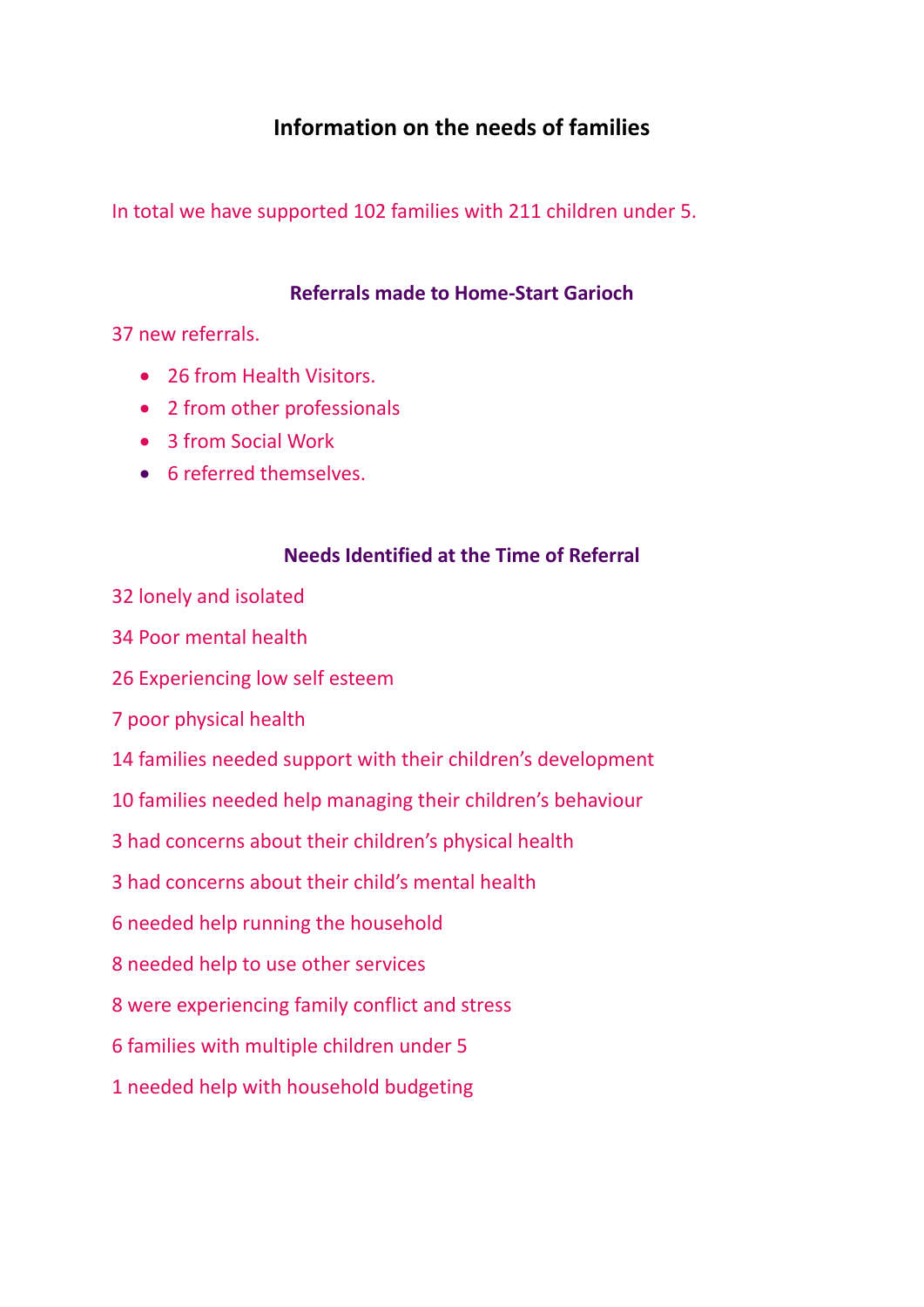### **So How has Home-Start Garioch Helped?**

"I was able to get out. As a carer for my twin granddaughters and with a baby of my own it was impossible to get out without the help of a volunteer."



"I felt alone and abandoned. This was my first child, and I didn't know if I was getting it right or wrong. There were no professionals there to help me. Home-Start was, and they introduced me to a volunteer who really supported me, gave me confidence and normalised a lot of my fears."

"In the months following the birth I was completely suicidal. I felt a failure and could not do anything right. Rather than be admitted to the mother and baby unit my parents moved my husband, baby, and I in with them miles away. I couldn't dream of coming back up to our actual home if it wasn't for the support of my Home-Start volunteer. I will never forget the support I have received from Home-Start."

"I was alone with 3 children, the eldest with ASN. He was struggling without his normal routine of school in addition, the specialist support he receives had stopped. It was making family life hard and impacting on the younger 2 siblings. I wasn't coping. My volunteer facetimed him for a chat, they talked about his favourite things, pizza toppings, snacks at the cinema, movies etc. The next night, the doorbell rang and sitting in a box was a pizza, popcorn, strawberry laces and a dvd of his favourite film. I have no words. He cried because he thought everyone had stopped caring because he wasn't seeing anyone and didn't understand. That gesture allowed him to open up, me to understand what was going on for him and as a family work through it. Home-Start, priceless!"

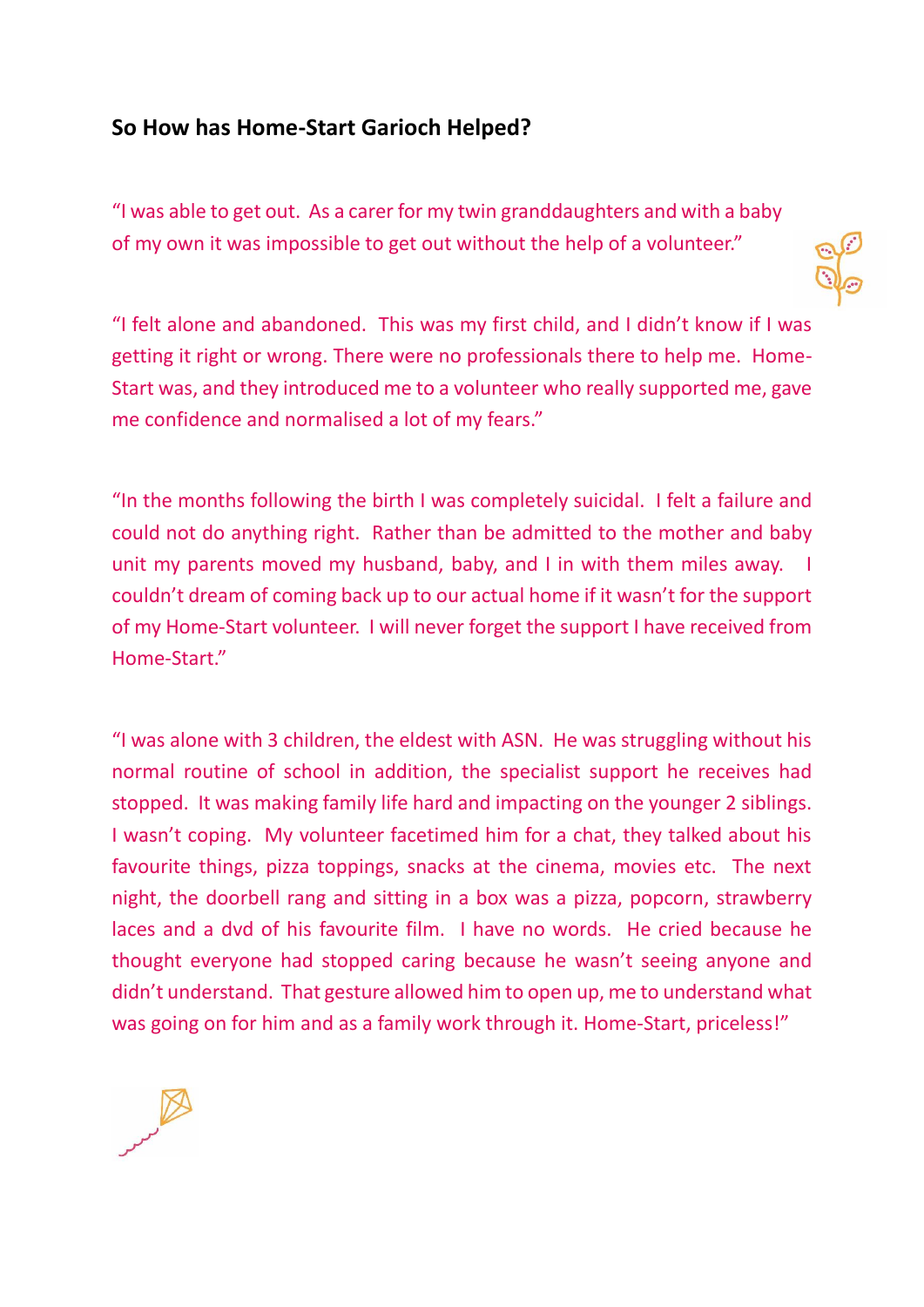# **Fundraising Report**

An interesting year as COVID 19 began to effect planned fundraising events. The group put their heads together for alternative ways to raise some funds.

Technology allowed the annual quiz, an online sing- along session, and an online Tropic Party added to our portfolio.

Various Hampers were put together







Mill Stone Hill kept Sandra Mccorry and husband Charlie fit with 26 trips up.





HSG staff sewing and knitting skills were put to the test, mask making and woolly things



Volunteer cooking skills with jam and chutney added more to the fundraising pot.

The family photo session went ahead under strict COVID restrictions.

Despite our regular large annual events all being cancelled we still managed to scrape together an incredible £4200

On the plus side, as all our fundraising events were online, we reached out to an audience of people we may never have had contact with before. There is always a silver lining in every cloud!